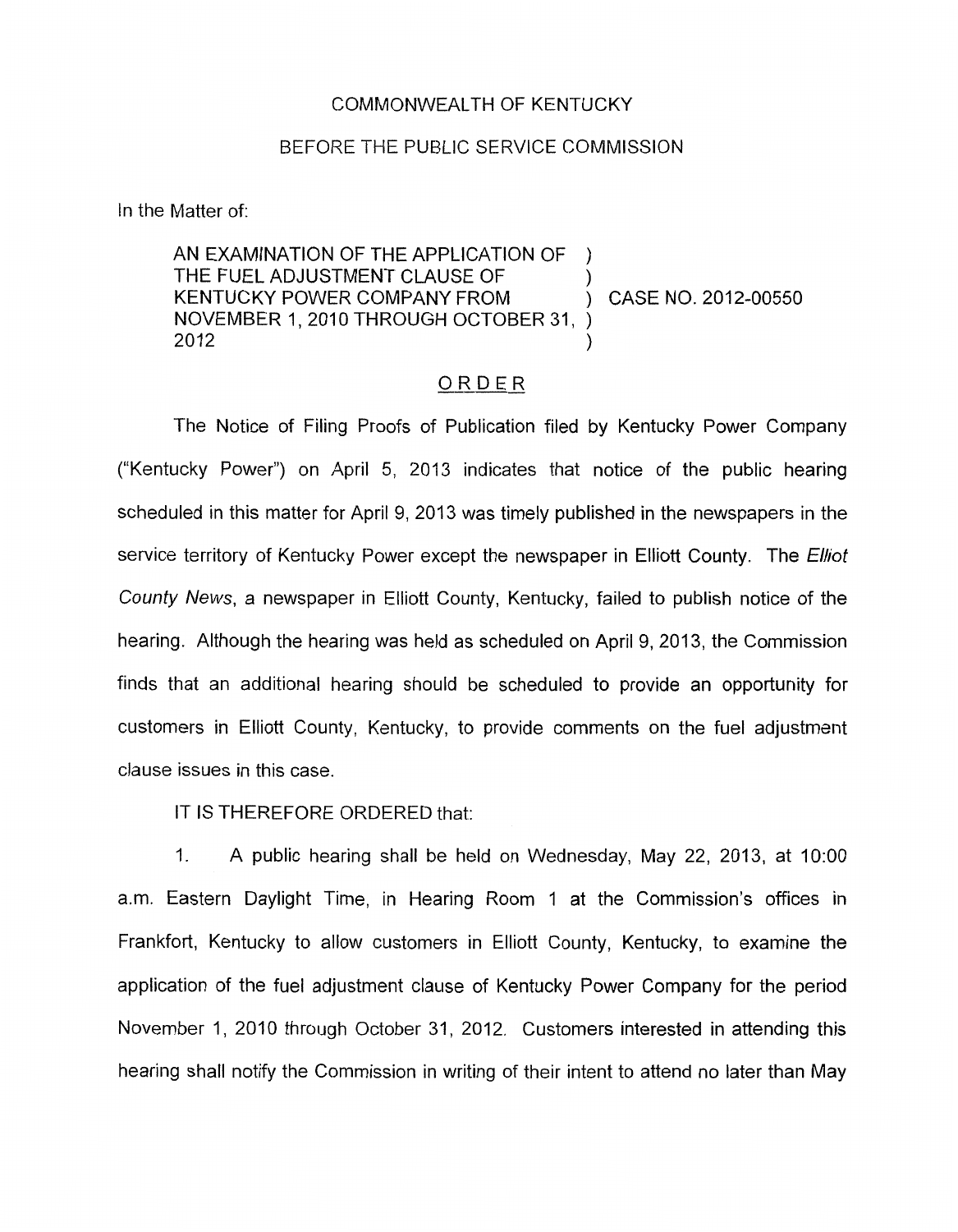17, 2013. If no notice of intent to attend is received by that date, the hearing shall be cancelled.

2. Not less than 7 days nor more than 21 days prior to the scheduled hearing, Kentucky Power shall publish in a newspaper of general circulation in its service area in Elliott County, Kentucky, notice of the May 22, 2013 hearing, including the date for filing notices of intent to attend, and stating that the hearing shall be cancelled if no notice to attend is filed by May 17, 2013.

**3.** Kentucky Power shall file with the Commission no later than May 20, 2013 proof of publication of its notice for the hearing.

**4.** The official record of the proceeding shall be by video only.

By the Commission



ATTEST:

Man D. Lumoll **Executive Director** 

Case No. 2012-00550